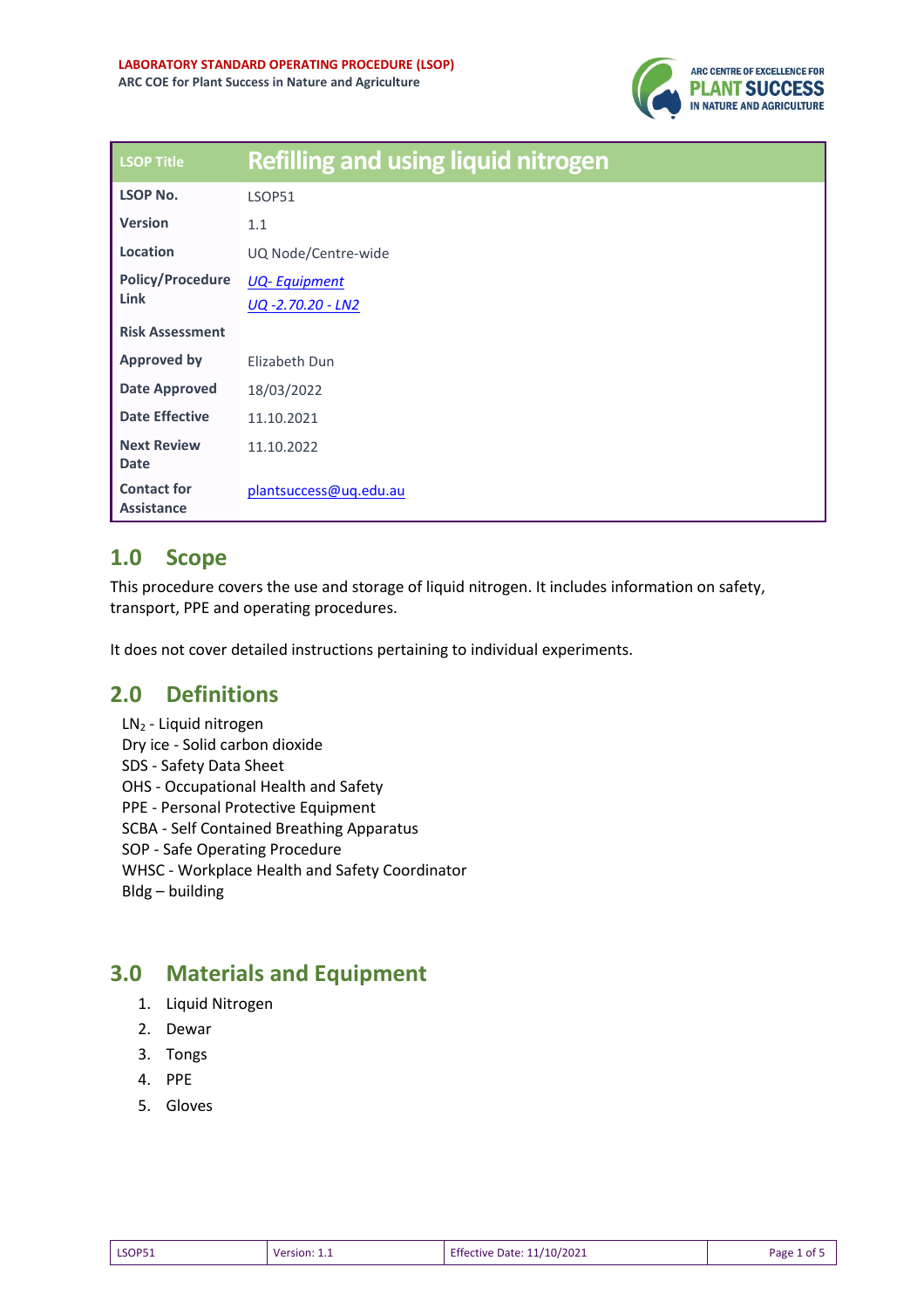## **4.0 Prescribed Actions**

**All personnel are required to complete Laboratory and Chemical Safety Training. Training is completed at the SCMB Chemistry Store at the back of Bldg 68. It runs fortnightly on a Friday at 11am sharp. Contac[t keys@scmb.uq.edu.au](mailto:keys@scmb.uq.edu.au) to arrange training and access.**

How to collect LN<sub>2</sub> from SCMB:

- 1. Take dewar on the trolley (see figure 1) and walk to the  $LN<sub>2</sub>$  dispensing unit at the back of SCMB building 68
- 2. Put on the safety apron, gloves and face shield
- 3. Remove the dewar lid
- 4. Place the  $LN<sub>2</sub>$  dispenser into the dewar
- 5. Follow the prompts on the system
	- a. Touch ID card
	- b. Choose account (this should be the Biol Sci Beveridge Account)
- 6. Ensure dispenser is in place and then start dispensing (see figure 2)

| <b>LSOP51</b> | Version: 1.1 | Effective Date: 11/10/2021 | Page 2 of 5 |
|---------------|--------------|----------------------------|-------------|
|---------------|--------------|----------------------------|-------------|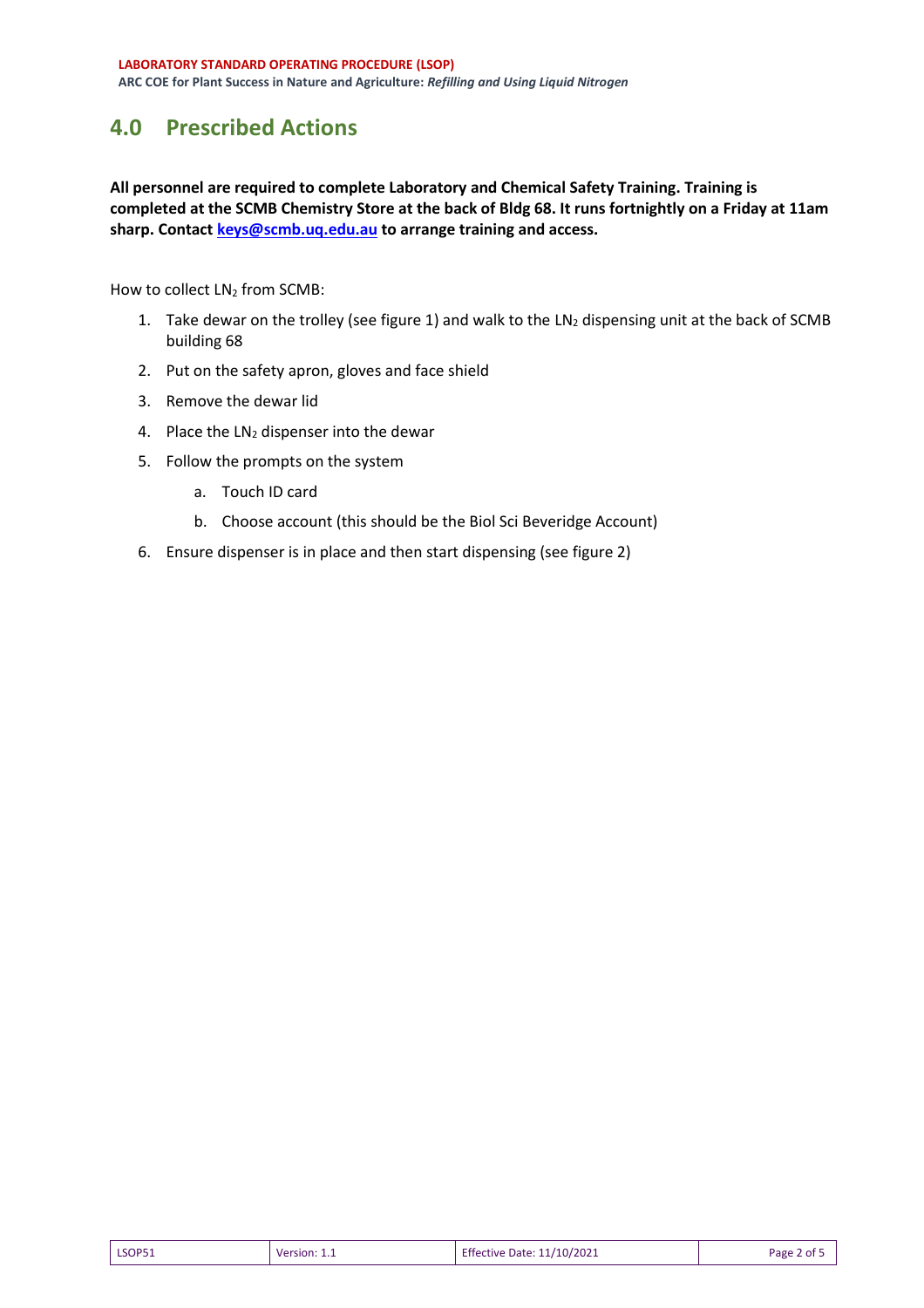#### **LABORATORY STANDARD OPERATING PROCEDURE (LSOP)**

**ARC COE for Plant Success in Nature and Agriculture:** *Refilling and Using Liquid Nitrogen* 



Figure 2: Dispensing liquid nitrogen into dewar at Blg68

- 7. To measure amount of liquid in the dewar briefly place the wooden stick inside to estimate height of liquid
- 8. When the liquid is 80% of the dewar, stop dispensing
- 9. Place the lid back on the dewar
- 10. Replace equipment back as you found it
- 11. Walk the full dewar, strapped to the trolley, back to the lab

### Safety:

1. Main hazards are cryogenic burns and injuries and asphyxiation

| <b>LSOP51</b><br>Version:<br>________ | Effective Date: 11/10/2021<br>. | Page<br>זר |
|---------------------------------------|---------------------------------|------------|
|---------------------------------------|---------------------------------|------------|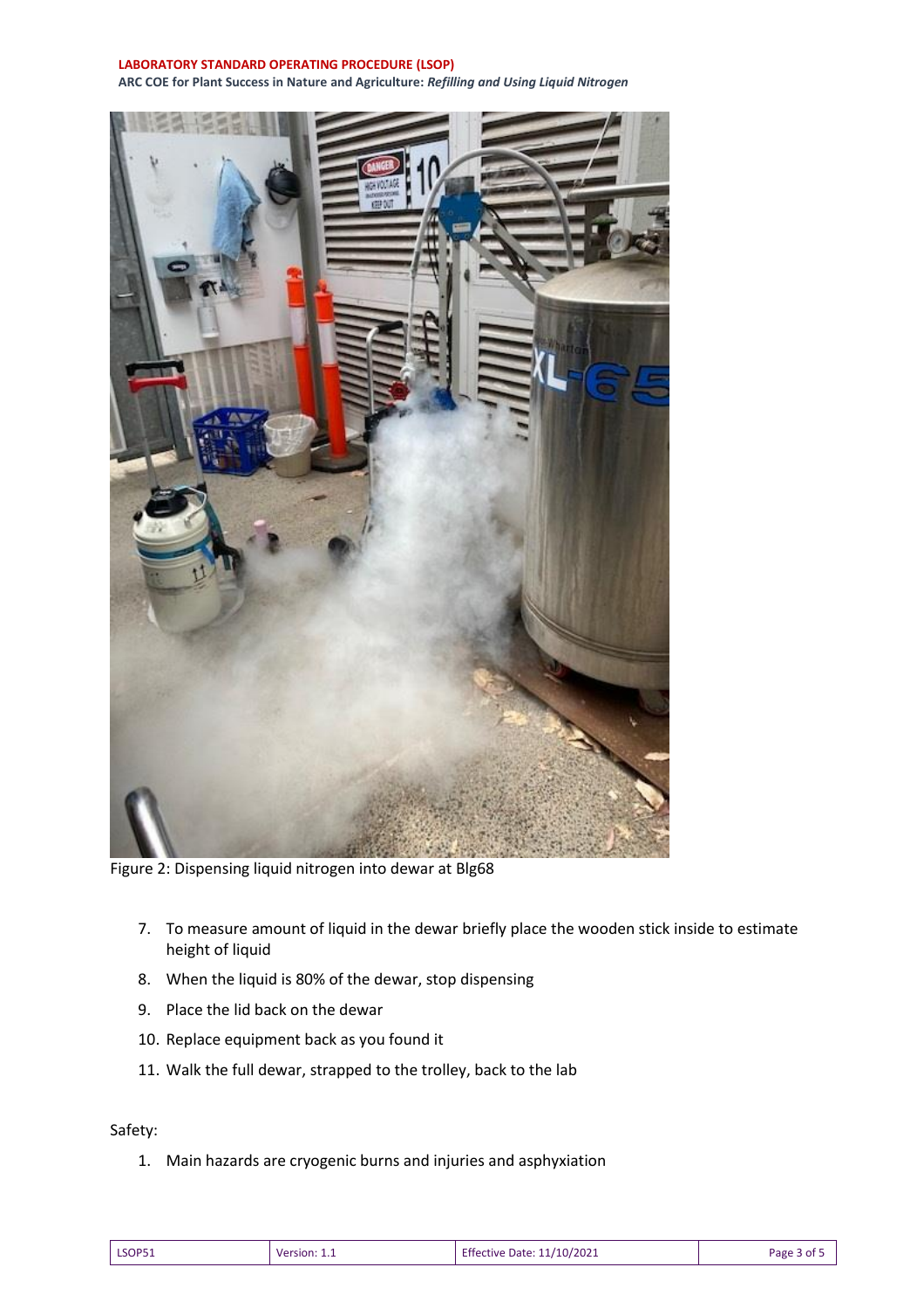#### **LABORATORY STANDARD OPERATING PROCEDURE (LSOP) ARC COE for Plant Success in Nature and Agriculture:** *Refilling and Using Liquid Nitrogen*

- 2. Liquid nitrogen must be transported and stored in vessels designed and approved for cryogenic fluids.
- 3. Dewar is a non-pressurised, double-walled insulting vessel with loose fitting insulated caps for the venting of vapours.
	- a. Do not fill to more than 80% capacity
	- b. Store in a secure, dry, cool, well-ventilated place away from heavy traffic and combustible materials.
	- c. Store upright on a firm level floor, and secure to prevent tipping or falling.

### Transport:

- 1. Under no circumstances should liquid nitrogen be transported in an enclose vehicle.
- 2. A suitable trolley which can secure the Dewar can be used to transport  $LN<sub>2</sub>$  from source to laboratory (see figure 1)